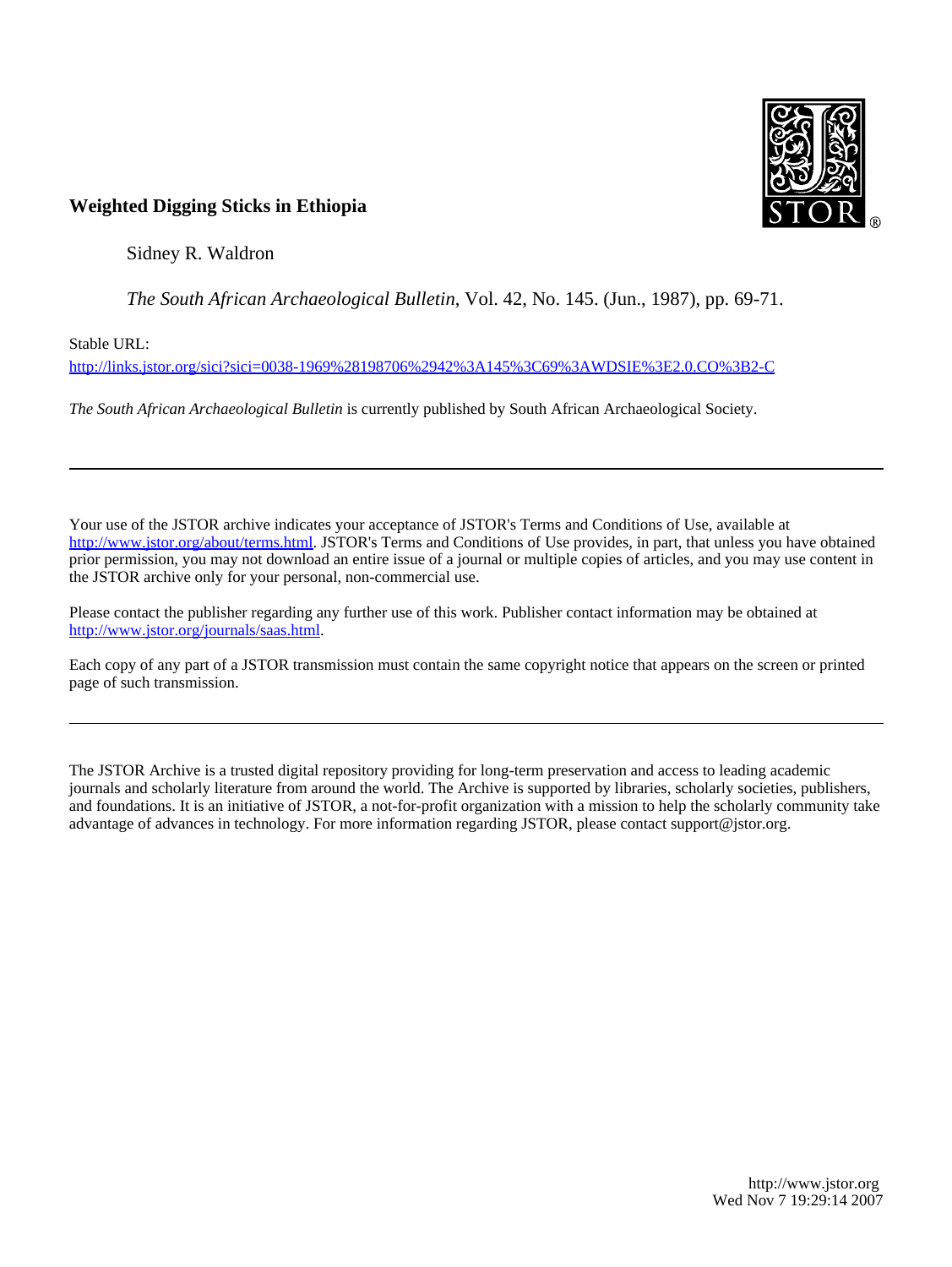# 69 *The South African Archaeological Bulletin*

another use for the perforated stone, although not the same use as in the version of the story I remembered.

I recounted my memory of this story in good faith and supplied Hromnik with my mother's address so he could follow up the information. Her reply to him included the account set out above, but Hromnik has chosen to suppress it to suit his own purposes. Instead, he quotes selectively from her letter in order to launch a personal attack.

4. Hromnik (1984) claims that "the South African stoneweighted digging stick is unique and I wonder whether this uniqueness is real or contrived". He dismissed other evidence, since "the only case to the contrary, from Ethiopia, is based on a second-hand and internally contradictory report which has not been confirmed by any other evidence." In this case he has simply not done his homework. The Ethiopian evidence for weighted digging sticks is well attested and is added to here.

I had personally seen a weighted digging stick from Ethiopia in 1966, collected a few years earlier by Sidney Waldron, an anthropologist friend. I described it from memory (Van der Merwe 1985) as having an iron-clad tip and being 1,5 m long, 50 mm thick and having a stone weight of "about 5 kg, if memory serves". Hromnik seems to find this incredible. Waldron's first hand account published in this issue provides measurements not very different from my recollection:  $1,15$  m long,  $42$  mm thick (134 **rnm** circumference), with a stone weighing 3,9 kg and a total mass of 5,7 kg.

I can add that the Musée de l' Homme in Paris has on display in the African ethnography section an iron-tipped digging stick with stone weight at the top. In size and mass it resembles the Harari digging stick described by Waldron. Accompanying photographs show a group of Galla men using such weighted sticks in cultivation. The point is made that the Amhara do not use digging sticks, but ploughs. The practice of putting the stone at the top end of the stick, incidentally, makes it possible to have a stick which is considerably thicker than the perforation in the stone; this may account for the small bore in some stone weights.

5. Hromnik has not produced written details of his beliefs about perforated stones: why they were made and by which 'earlier people'. The impression I have gained from his verbal remarks may be wrong, but it seems that he believes them to be female symbols that came from India. This would place these beliefs on a par with many of those propagated in his book Indo-Africa (Hromnik 1982), and also his recent assertions that stone walls in the eastern Transvaal are the ruins of Sikh temples older than 2 000 years; that there is an engraving of an Indian chariot in Montagu Cave; and that the Earlier Stone Age levels of the same cave contain the ash lenses of Indian-style cremations, to which the associated handaxes do not give the lie since they are found all over the surface in India anyway. I sincerely hope that we will be spared further appearance of such fringe archaeology in print.

#### **References**

- Bleek, D. F. 1936. Notes on the Bushman photographs. Bantu Studies 10:201-203
- Hromnik, C. A. 1982. Indo-Africa. Cape Town: Juta.
- Hromnik, C. A. 1984. The *!kwe* stone: a digging stone? The Digging Stick, Newsletter of the South African Archaeological Society 1 (2): 1-2.
- Hromnik, C. A. 1986. A weighed view of the weighted digging stick. South African Archaeological Bulletin 41~90-93.
- Péringuey, L. 1911. Stone Ages of South Africa as represented in the collection of the South African Museum. Annals of the South African Museum 8:l-215.
- Van der Merwe, N. J. 1985. Bored stones. The Digging Stick, Newsletter of the South African Archaeological Society 2(3):1.

## **WEIGHTED DIGGING STICKS IN ETHIOPIA**

#### *SIDNEY* R. *WALDRON*

*Department of Sociology Anthropology State University College at Cortland, Cortland, NY 13045, USA* 

The weighted digging stick (Fig. 1) is an integral component of the toolkit employed in agriculture in the vicinity of the old walled city of Harar, Ethiopia (see note 1) where it is primarily used as a tilling instrument in soils unsuitable for the simple Ethiopian plough.

Three ethnic groups that were under the hegemony of the city-state of Harar (2) used this type of digging stick: the Harari, the local Oromo, and the Southern Argobba. In Harari, an Ethiopian Semitic language, the digging stick is called a maxra, certainly derived from the infinitive 'to dig', also maxra. The Oromo in the vicinity of Harar, locally called Qottu, use the term *dongora*, probably related to danqara, 'a bar (for gate or door)', or danqaraa, 'stick used to keep door closed' (Gragg 1982:99). Oromo is an Eastern Cushitic language. The Southern Argobba, who have lost their Ethiopian Semitic language, now speak Oromo or Harari (Waldron 1984a:50) and use terms from these languages.

The weight stone is called zenna un, 'zenna stone', in Harari, for which no further etymology can be offered. These stones, which appear to be shaped by pecking, are of local Oromo manufacture and were sold by the makers in one comer of the inner market of Harar in a range of sizes. No details are available concerning the exact locale or technique of manufacture, nor of the exact identity of the craftsmen.

The Harari digging stick is employed in three ways. The most important are turning over blocks of soil under conditions of (i) water saturation, and (ii) heavy grass roots, as in fallow lands; it is also utilized (iii) where soil or terrain conditions render the wooden ox plough inefficient.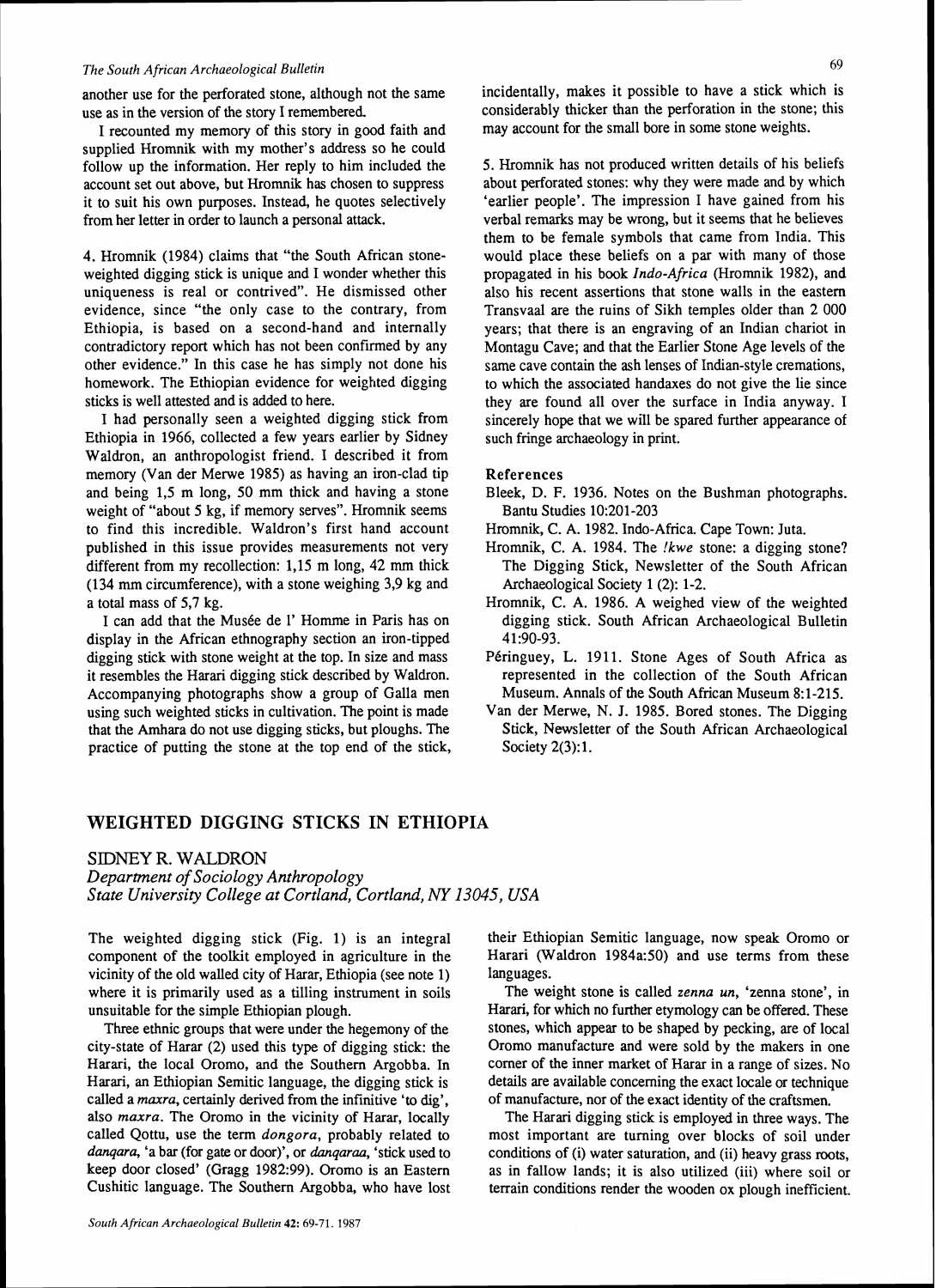Farmers who have no draft animals use these digging sticks as their primary tilling instrument. Digging sticks are also used to cultivate such root crops as sweet potatoes. In their short study of Ethiopian farming tools, Mengesha and Lee (1960: 8-9) make these comments:

In the hands of an expert Ethiopian farmer, using his weight and power to drive the *dongora* into the earth, from 200 to 300 sq m of land can be readied for planting in one day.

Often the instrument is handled by teams of four men so its practical ground preparation capacity is from 800 to 1 000 sq m per day.

It has a wooden handle constructed of *kirkita (Dodoma viscosa* ) or *woira (Olea chrysophylla,* olive tree) which measures about 7 cm in diameter and about 90 cm in length. Attached to the leverage end of the tool is a spherical stone to add weight. On the penetration end is a sharply pointed sleeve.

The tool is customarily used with two hands. The operator lifts it about breast high and thrusts it down into the earth, then levers the tool, turning the soil out.

It would be more appropriate to describe the weight stone as cylindrical. The hole through which the wooden shaft is inserted, penetrates the stone. Although the author has never witnessed four men cooperating, teams of two and three men were often observed. With three men, the technique employed is for the men to stand so that they are facing three sides of an imaginary rectangle. By thrusting and prying in unison, they excavate blocks of turf slightly smaller than 1 sq m.

As the quotation above indicates, there are three parts in the Harari digging stick: stone, shaft and metal tip sheath. The stones, as noted, are made by local Oromo. The shafts are made by households as required. The metal tip sheaths are made in Harar by an endogamous 'caste' of Somali blacksmiths called *t'umt'u.* The digging stick upon which Fig. 1 is based is 1,153 m long and 134 mm in circumference. The metal tip sheath is 302 mm in length and 3 **mrn** at its thickest.

Harari informants state that slightly different stone



Fig. 1.Harari digging stick.

#### *The South African Archaeological Bulletin*

weights and stick lengths are employed for different tasks. Long shafts with heavy stone weights and very sharp metal tips are used to dig graves. Sticks with no weight stones or light stones are used for cultivating sweet potato mounds. The illustrated digging stick, not noticeably shorter than those used in fields, was the ritual grave digging implement used by the caretaker of the shrine of Sheikh Hashim and was presented to the author by him. Since the Italian occupation (1936-1941) automotive gears have sometimes been substituted for the weight stone, simply being slipped over the upper end of the shaft.

Although several theories of origin for this implement in Harar are conceivable, presently available evidence does not permit firm conclusions. Some of the possibilities are (i) the old Harari farming community may have employed them since distant times; (ii) the Argobba, who probably came from the site of the ancient kingdom of 'Ifat on the edge of the northern escarpment of the Ethiopian Highlands (Waldron 1984a: 50-51), may have brought these implements with them around AD 1400; (iii) the Oromo, who invaded the region around AD1550, and who eliminated the old Harari farming communities, may have brought the digging sticks from southern Ethiopia; (iv) least probably, the Amhara, who conquered Harar in 1887 (but who do not use this digging stick) might have accounted for the tool; (v) other possibilities.

Preliminary distributional studies indicate that digging sticks are widely used in central and southern Ethiopia, but the sources quoted below usually give no illustrations or descriptions beyond the phrase 'digging stick'. However, Huntingford (1955:27) notes that the Oromo use "an ironshod digging stick or 'earth-chisel', with a circular stone weight". In this citation, no specific clan or lineage identity or locale is noted. The Gurage also utilize a digging stick in their ensete production although particulars are not available (Shack 1966:6). Both the Oromo and Gurage are of possible historical significance in the region. The Oromo, when they invaded the region in the sixteenth century, relied on pastoral strategies although they came from a background of mixed farming. They may or may not have brought crop growing technology with them. The Gurage may have more ancient ties with Harari since the Eastern Gurage language cluster (Zway, Selt'i, Ennaqor, Walane) contains the most closely related languages to Harari (Hetzron 1972:119) with Selt'i having a particularly close resemblance to Harari (Drewes, pers. comm. 1975). The implication here is that the old Harari farming populations eliminated by the Oromo might have formed a cultural and historical continuum with the ancestors of the present-day Eastern Gurage.

**Cerulli** (1956) in her now-dated report of the peoples of south-west Ethiopia, notes that the following groups used digging sticks, but gives no descriptive information: Mao, Korma (p.17), Konso (p.53, Didinga (p.73), Badditu, Konta, Bodi (p.99), Haddiya and Sidamo (p.119). Quite possibly detailed comparisons and full distributional analyses may shed more light on the origins of the weighted digging stick. The limited information presented here clearly indicates that digging sticks are of wide distribution in Ethiopia. Moreover, although this **type** of tool has been stereotyped in the literature as 'primitive', it is a basic hand tool with specific uses in the region of Harar.